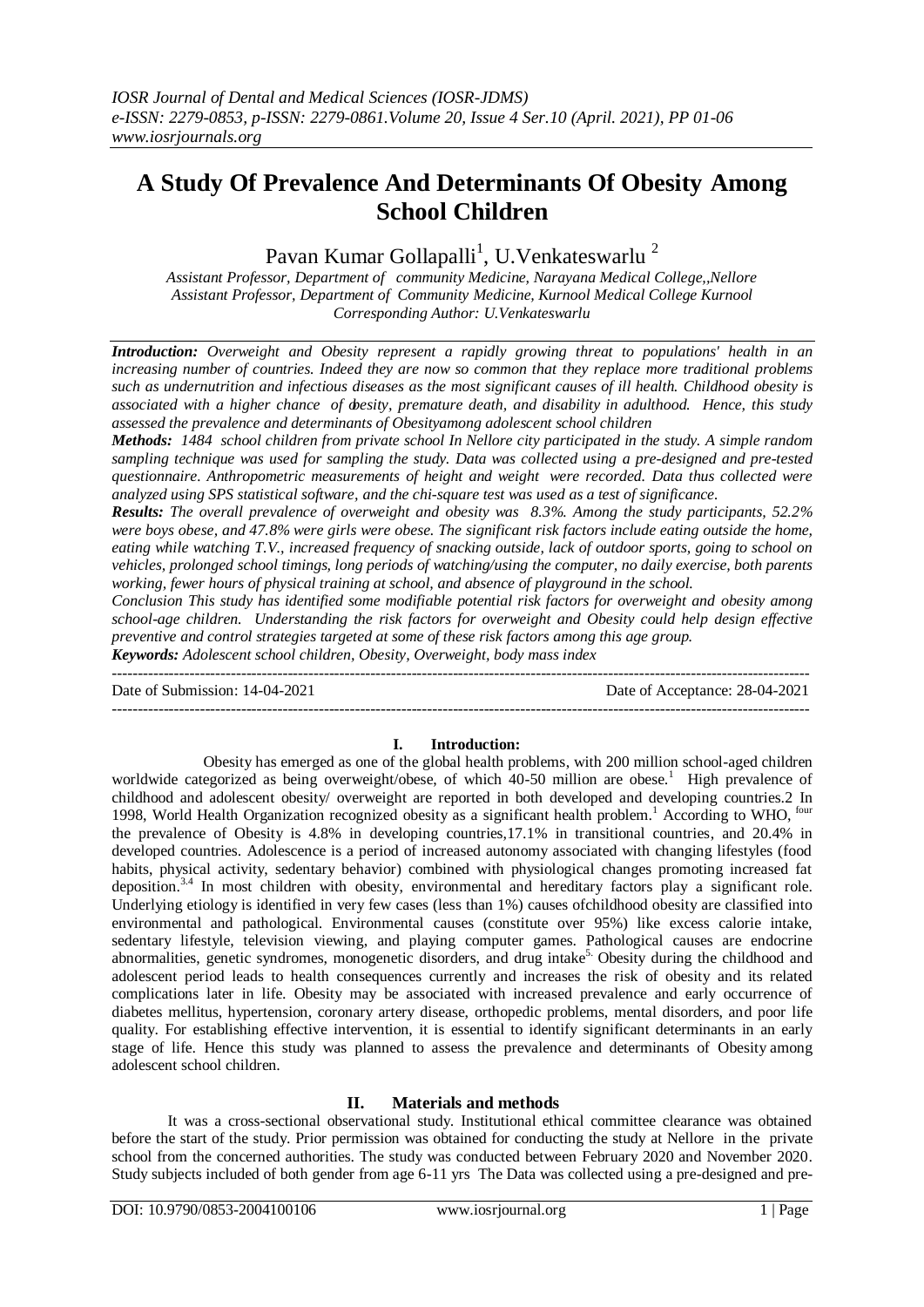tested questionnaire afterobtaining permission from the respective School Authorities. Height was measured in centimeters (cm) using a stadiometer. Weight was measured in kilograms (Kg) using a standardized weighing machine. Body mass index (BMI) was calculated using the formula weight (Kg) divided by height in square meters (m2). Waist circumference was measured in centimeters using a non-stretchable fiber measuring tape.

**Inclusion criteria:** Adolescent School children in the age group of 6-11 years.

**Exclusion criteria:**Children with any history of endocrine abnormality, epilepsy, or any medication like anticonvulsants, steroids, etc.Children below the age group of 6 yrs and above 11years.

*Statistical analysis***:** Comparison of continuous variables was by One-way ANOVA and proportions by the Chi-squared test. Logistic regression analysis was carried out to examine the relationship between socioeconomic status, gender, and age with overweight/obesity. Analyses were done using Windows-based SPSS StatisticalPackage.

### **III. Results:**

Table: 1-Distribution of the Study Population According To the Age

| Age in Years | Number of<br>Children |
|--------------|-----------------------|
| 6            | 123                   |
|              | 225                   |
| 8            | 353                   |
| 9            | 359                   |
| 10           | 221                   |
| 11           | 203                   |
| Total        | 1484                  |

Graph 1: Distribution of the Study Population According To the Age



In our study population, adolescent children were 1484, out of which 123 (8.28%) children were six years old; 225 (15.6%) were seven years; 353 (23.7%) were 8 yearsold, which constituted the significant study population; followed by 221 (14.8.%) of 9 years old children; 203 (13.6%) were 11 years old children;

#### **Table: 2-Distribution of the Study Population According To the Sex**

| <b>Sex</b>   | Number of Children | Percentage $(\% )$ |
|--------------|--------------------|--------------------|
| Male         | 774                | 52.2               |
| Femal        | 710                | 47.8               |
| e            |                    |                    |
| <b>Total</b> | 1484               | 100                |

In our study population, Male children were 774 (52.2%), and femaleswere 710 (47.8%), respectively. **3.Distribution of the Study Population According To the BMI**

| <b>BMI</b>   | <b>Number of Children</b> | Percentage $(\% )$ |
|--------------|---------------------------|--------------------|
| < 18.5       | 883                       | 59.55              |
| 18.5-24.9    | 476                       | 32.07              |
| $25-29.9$    | 94                        | 6.3                |
| $\geq 30$    | 31                        | 2.08               |
| <b>TOTAL</b> | 1484                      | 100                |

In our study population, out of 1484 adolescent children, 883 (59.55%) were underweight; 475(32.07%) were average weight; 94(6.3%) were overweight, and 31(2.08%) were obese. Therefore, the overall prevalence of overweight and obesity was 8.38%.

**4.Distribution of study participants according to SES**

| SES                 | <b>Frequency</b> | <b>Percentage</b> |
|---------------------|------------------|-------------------|
| <b>Upper Class</b>  | 310              | 20.91%            |
| <b>Upper Middle</b> | 300              | 20.28%            |
| <b>Lower Middle</b> | 665              | 44.80%            |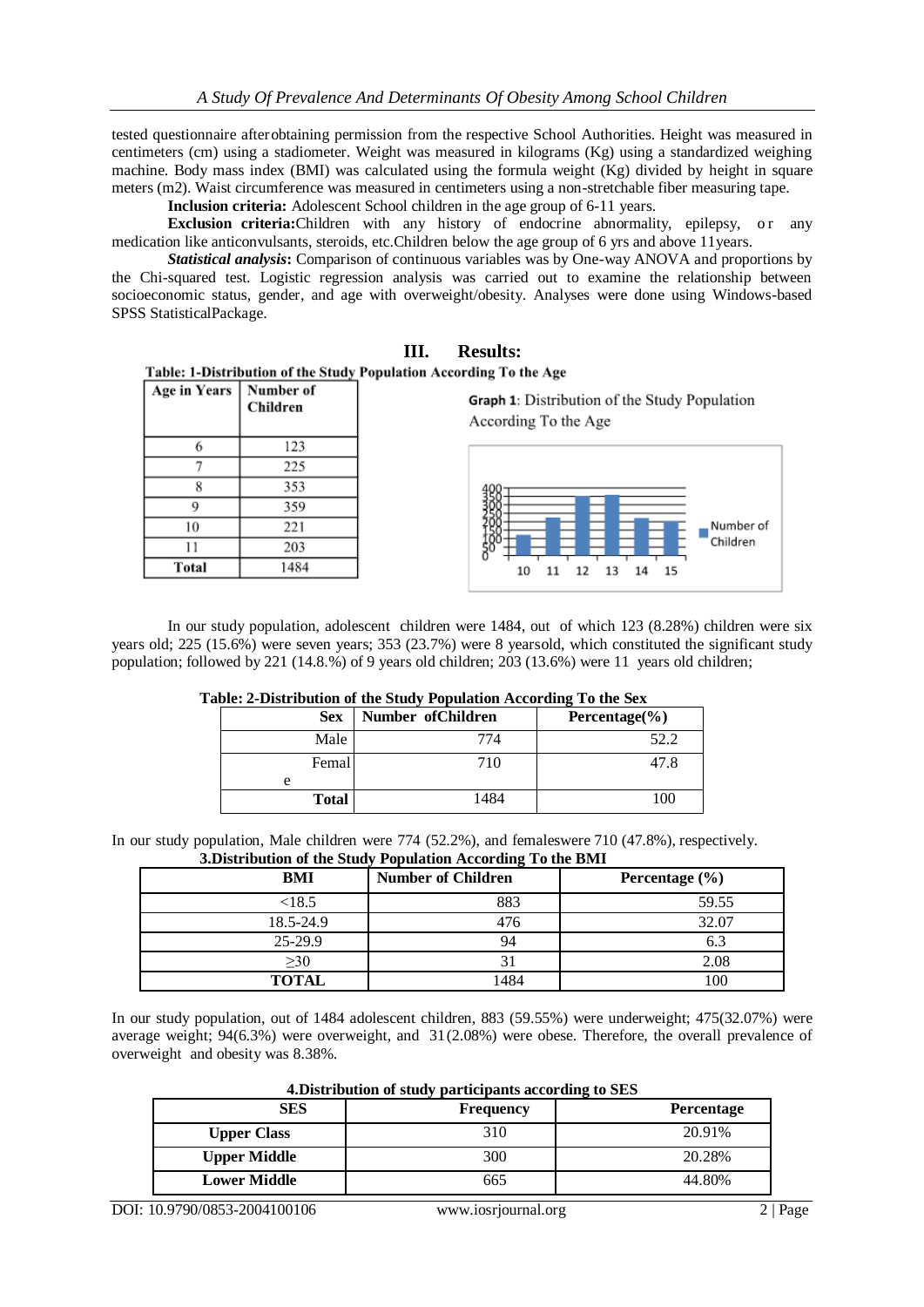| A Study Of Prevalence And Determinants Of Obesity Among School Children |  |  |  |
|-------------------------------------------------------------------------|--|--|--|
|-------------------------------------------------------------------------|--|--|--|

| <b>Upper Lower</b> |              | 77%<br>11. |
|--------------------|--------------|------------|
| Lower              | JJ           | 2.24%      |
|                    | <b>Total</b> | 1484       |

Among the total study participants, 44.80% belonged to lower-middle socioeconomic status as per Modified Kuppuswamy's Socioeconomic Scale, followed by upper and upper-middle-class.

#### **5.Distribution of Study Participants by Father's Education**



The primary educational qualification among fathers was Postgraduates & Graduates.

Distribution of Study Participants by Mother's Education  $(n=1484)$ 



The maternal Educational qualification majority of

the study participants was graduation followed by

Diploma, Inter & ITI .The Highest qualification was

a PhD constituting less than 1%.

#### **IV. Discussion :**

In the present study, the total number of participants was 1484 primary schoolstudents from age 6 to 11 years attending primary schools in Kurnool city. The mean age of the study participants was 8.5 years. The majority of the children belongedto 8 years, followed by 9, age group. Themajority of the study participantswere males compared to females. Similar to the current study, a study by Ashmita Karki et al. in urban primary schools of Lalitpur, Nepal, the mean age of study participants was nine years majority of the children belonging to 6 to 9 years. And a majority of study participantswere males. <sup>6</sup> In another study similar to the present study by Mushtaq M.U et al.

Among primary school children in Lahore city of Pakistan, the mean age of study participants was 8.49yrs, and the majority were males.The majority of the study participants belonged to the lower middle class according to modified Kuppuswamy's socioeconomic status, followed by upper andupper-middle class.Similar to the present study, the majority of study participants belonged to urbanHigh Socioeconomic status in the study by Mushtaq M.U et al.  $\frac{7}{1}$  The study participants' primary maternal educational qualification was graduation, followed by high school and Intermediate. Like the present study, most study participants had mothers with education qualifications at the university level. <sup>7</sup>In contrast to the present study, the maternal educational status in a study by Muhihi A.J. et al. in Dar es Salaam, Tanzania, was primary school followed by the secondary school.  $8$  In the present study, the prevalence of overweight was 10.80%, and Obesity was 6.78 %. The prevalence of overweight was10.2%, and Obesity was 8.2% in males and 11.4% and 5.1% respectively in females. Males showed a higher prevalence of Obesity, and females showed a higher prevalence of overweight.

Similarly, a study by A Karki et al. observed 18.6 % overweight 7.1 % obesity in the study population. Males showed a 19% prevalence of overweight and 10.6% prevalence of Obesity. Females showed 18.2% of overweight and 2.4% obesity. <sup>6</sup> The study done by Mushtaq M.U et al. observed a prevalence of 17% overweight and 7.5% obesity. Prevalence in males was 17% and 9%, and females were 16.5% and 6% for overweight and obesity, respectively.<sup>7</sup> The mean BMI increased from 14.3 to 16.3, with increasing age in the total study population. In males, it increased from 14.35 to 16.49, and In females, it increased from14.25 to 16.13 with increasing age. In the study by Mushtaq M.U et al., there was a similar increase in BMI with increasing grades in males and females.<sup>7</sup> A higher prevalence was observed in the upper socioeconomic class compared to other classes in the present study. Similarly, in a study by Mushtaq M.U et al., the prevalence of overweight and obesity was higher in the upper Socioeconomic class.

A meta-analysis in the Indian subcontinent has observed a similar higher prevalence among boys than girls with childhood obesity and an increased prevalence in urban areas. Among the study participants, there is a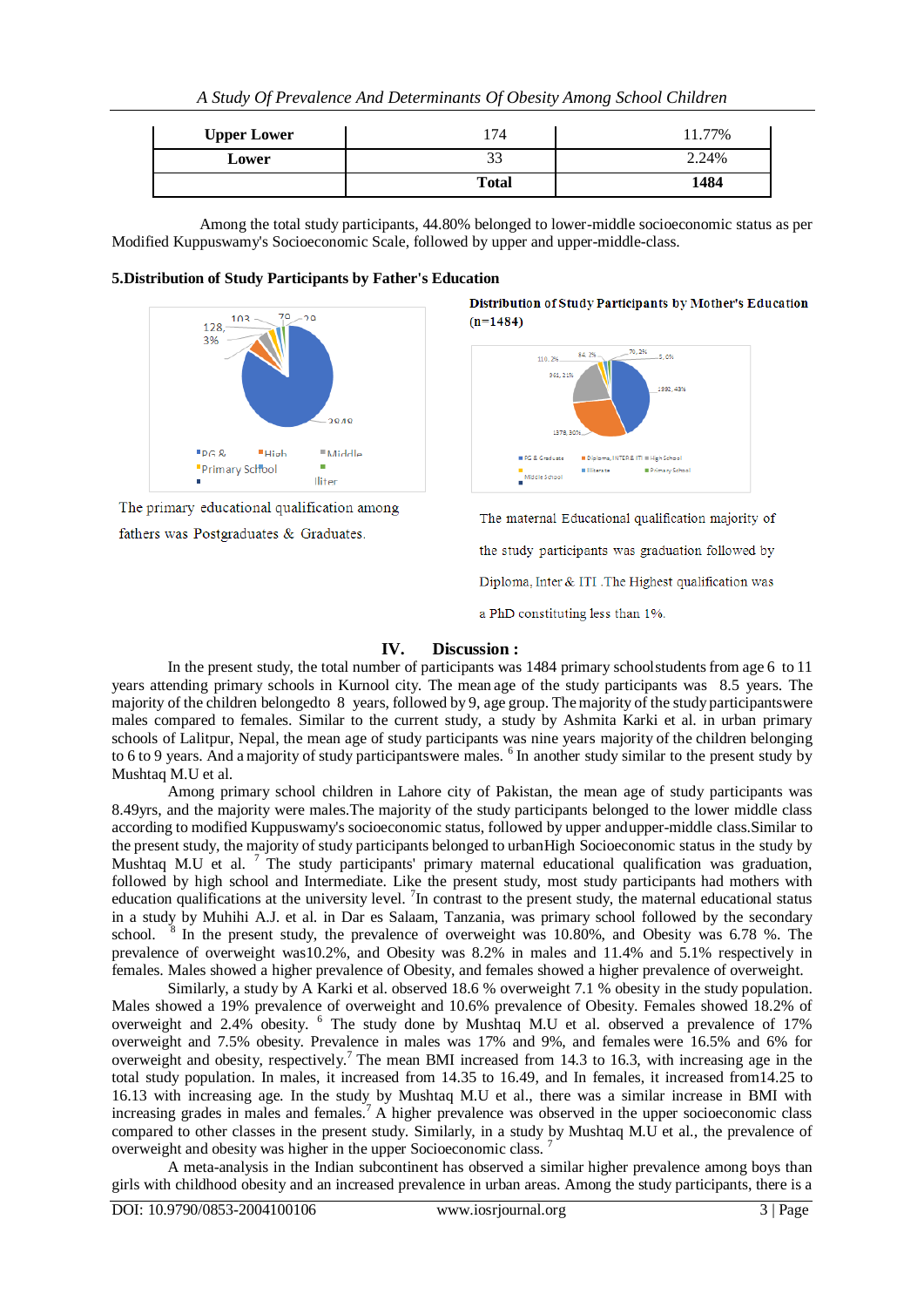significant relationship between age, gender, socioeconomic status, religion, maternal educational qualification with Nutritional Status (p<0.001). There was an increased risk of being overweight/obese (aOR 1.3) at 95% CI (1.2, 1.3). Higher socioeconomic status of the upper class and upper-middle showed an increased risk of being Overweight/Obese (aOR8.3) at 95% CI (21.1, 37.9).

A study by Mushtaq M.U et al. found a similar increase in prevalence with increasing

grades of the child and higher prevalence in urban high socioeconomic classes compared to lower classes but found no gender disparity.<sup>7</sup> A study by Koirala M et al. observed increased risk with upper socioeconomic state advantage ethnic groups similar to the present study. <sup>9</sup> Muhihi A J et al. observed an increased risk of Obesity in higher grades compared to lower grades, but higher risk among females compared to males. A study by Karki A et al. observed an increase in the risk of developing Overweight/Obesity with higher maternal education and a higher risk of the same males.

A study by Taleb S and Agli A reported a higher prevalence of Obesity in highersocioeconomic classes and parental education. <sup>10</sup> In the present study, a significant relationship with the presence of Gestational diabetes in the mother during the antenatal period, the birth weight of the child, type of feed received in the first six months of life was found with the nutritional status of the study participant  $(p<0.001)$ 

The presence of gestational diabetes showed a higher risk ofoverweight/obesity in the offspring (aOR 3.1) at 95% CI (2.3, 4.3). The presence ofhigher birth weight of more than 4 kgs showed an increased risk of being overweight/obese in childhood (aOR 22.0) at 95% CI (5.7, 84.0). Use of commercially available Infant milk Substitutes in the first six months of life showedan increased risk of overweight/obesity (aOR 3.6) at 95% CI (2.8, 4.5), usage of commercial infant foods as complementary feed after the first 6months of life (aOR 2.3) at 95% CI (1.6, 3.3) Like the present study, an increased BMI in children with higher birth weight was observed by Knerr I et al. in Bavaria among primary school children. <sup>11</sup> A significant risk of Obesity with a higher birth weight of more than 4kgs at OR of 3.67 was observed by Meriem et al. among 6-8-year-old children. <sup>12</sup>

N Koirala et al. observed an increased risk of overweight/obesity with a higher birth weight of more than 4 kgs. <sup>9</sup> Sharma et al. in Delhi observed a higher prevalence of obesity/overweight in childhood with a higher birth weight of more than 3 kgs.<sup>13</sup> Karki A et al. observed an increased risk of being overweight/obese with largerbirthweight of >4kgs. Von Kries *et al.* showed that the prevalence of obesity in children who were never breastfed was 4.5%, compared to 2.8% in breastfed children. Breastfeedingremained a protective factor against obesity at odds ratio (0.75, 95% CI 0.57, 0.98)and being overweight (0.79, 0.68, 0.93). (43) <sup>15</sup>

Monasta et al. also identified prenatal exposure to maternal smoking, No or short breastfeeding in infancy, and short sleep duration at 3–4 yrs. of age as some of the early-life determinants of overweight and Obesity.<sup>14</sup> In the present study, a significant relation was found between the type of diet consumed in the family, leisure time activity of the participant like a computer or videogaming (aOR 3.4) at 95% CI (2.2, 5.2), type of games played by the child, and noof the hour of play with the nutritional status of the child lesser time involved in active play (aOR 2.2) at 95% CI (1.8, 2.8). Consumption of 3 meals per day significant protective effect in contrast to 2 meals per day (aOR 0.45) at 95% CI (0.28, 0.73) Like this study, Karki A et al. observed n increased risk of being overweightor obese with sedentary behavior.<sup>6</sup> A study by Atul Watharkar et al. observed a significant association between, low level of physical activity and watching television for more than 2 hours per dayor playing computer games for more than two hours per day <sup>17</sup>

In the present study, there was no relationship between the type of food consumed (traditional/high fat/high carbohydrate) and the prevalence of overweight or obesity <sup>17</sup> Contrary to this study, Sivakumar C P et al. observed a higher prevalence of obesity and overweight children with frequent high-energy foods. Contrary to this, Taleb S and Agli A's study observed Obesity in children whoare more likely to consume high fat and carbohydrate foods. <sup>10</sup>

A study by Atul Watharkar et al. observed a significant association betweenconsuming fast foods contrary to the present study <sup>16</sup> upper-middle showed an increased risk of being Overweight/Obese (aOR 28.3) at 95% CI (21.1, 37.9) A study by Mustaq M.U et al. found a similar increase in prevalence with increasing grades of the child and higher prevalence in urban high socioeconomicclasses than lower classes but found no gender disparity.<sup>7</sup>

Koirala M et al. observed increased risk with upper socioeconomic state, advantage ethnic groups similar to the present study.<sup>9</sup> Muhihi A J et al. observed an increased risk of Obesity in higher grades compared to lower grades, but higher risk among females compared to males A study by Karki A et al. observed an increase in the risk of developing Overweight/Obesity with higher maternal education and a higher risk of the same males. A study by Taleb S and Agli A reported a higher prevalence of Obesity in higher socioeconomic classes and parental education. <sup>10</sup> In the present study, a significant relationship with the presence of Gestational diabetesin the mother during the antenatal period, the birth weight of the child, type of feed received in the first six months of life was found with the nutritional status of the study participant  $(p<0.001)$ 

The presence of gestational diabetes showed a higher risk ofoverweight/obesity in the offspring (aOR 3.1) at 95% CI (2.3, 4.3). The presence ofhigher birth weight of more than 4 kgs showed an increased risk of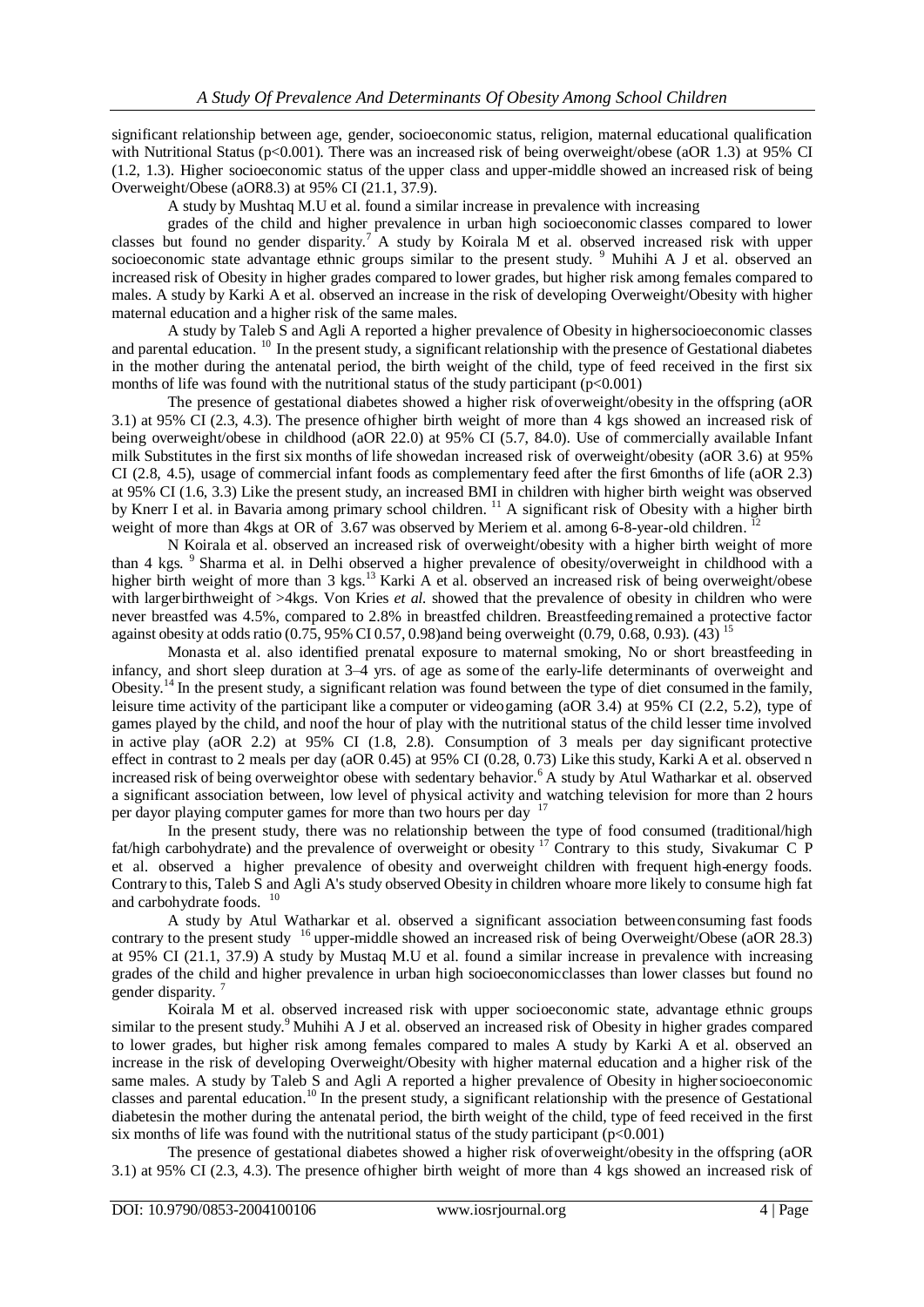being overweight/obese in childhood (aOR 22.0) at 95% CI (5.7, 84.0). Use of commercially available Infant milk Substitutes in the first six months of life showedan increased risk of overweight/obesity (aOR 3.6) at 95% CI (2.8, 4.5), usage of commercial infant foods as complementary feed after the first 6months of life (aOR 2.3) at 95% CI (1.6, 3.3)

Like the present study, an increased BMI in children with higher birth weight was observed by Knerr I et al. in Bavaria among primary school children. <sup>11</sup> A significant risk of Obesity with a higher birth weight of more than 4kgs at OR of 3.67 was observed by Meriem et al. among 6-8-year-old children. <sup>12</sup> N Koirala et al. observed an increased risk of overweight/obesity with a higher birth weight of more than 4 kgs.<sup>9</sup> Sharma et al. in Delhi observed a higher prevalence of obesity/overweight in childhood with a higher birth weight of more than 3 kgs.<sup>13</sup> Karki A et al. observed an increased risk of being overweight/obese with largerbirthweight of >4kgs.

Von Kries *et al.* showed that the prevalence of obesity in children who were never breastfed was 4.5%, compared to 2.8% in breastfed children. Breastfeeding Remained a protective factor against obesity at odds ratio  $(0.75, 95\% \text{ CI } 0.57, 0.98)$ and being overweight  $(0.79, 0.68, 0.93)$ . (43) <sup>15</sup> Monasta et al. also identified prenatal exposure to maternal smoking, No or short breastfeeding in infancy, and short sleep duration at 3–4 yrs. of age as some of the early-life determinants of overweight and Obesity.<sup>14</sup> In the present study, a significant relation was found between the type of diet consumed in the family, leisure time activity of the participant like a computer or videogaming (aOR 3.4) at 95% CI (2.2, 5.2), type of games played by the child, and noof the hour of play with the nutritional status of the child lesser time involved in active play (aOR 2.2) at 95% CI (1.8, 2.8). Consumption of 3 meals per day significant protective effect in contrast to 2 meals per day (aOR 0.45) at 95% CI (0.28, 0.73) Like this study, Karki A et al. observed n increased risk of being overweightor obese with sedentary behavior. <sup>6</sup> A study by Atul Watharkar et al. observed a significant association between, low level of physical activity and watching television for more than 2 hours per dayor playing computer games for more than two hours per day  $17$ 

In the present study, there was no relationship between the type of food consumed (traditional/high fat/high carbohydrate) and the prevalence of overweight or obesity <sup>17</sup> Contrary to this study, Sivakumar C P et al. observed a higher prevalence of obesity and overweight in children with frequent high-energy foods. Contrary to this, Taleb S and Agli A's study observed Obesity in children whoare more likely to consume high fat and carbohydrate foods.<sup>10</sup> Atul Watharkar et al. observed a significant association between consuming fast foods, contrary to the present study <sup>16.</sup>

#### **V. Conclusion :**

Obesity is emerging as an important public health problem. The parents need to be more cautious about their child's dietary habits. The pediatrician should counsel them about the effects parenting can have on the child's BMI and also on his/her future. Every school should have a playground. Children should be provided with physical training for at least two h per week. The cutoffs regarding the working hours of the school should be followed strictly. Children should be encouraged to play outdoor games instead of computer games. Incentives should be provided to children to maintain a healthy lifestyle. It can be concluded that dietary habits like more junk food frequency, more sweet consumption, and socioeconomic status significantly impact children's body mass index. These risk factors may be considered as potential determinants of obesity

#### **References:**

- [1]. Jagadesan S, Harish R, Miranda P, Unnikrishnan R, Anjana RM, Mohan V. Prevalence of overweight and obesity among school children and adolescents in Chennai. Indian Paediatrics. 2014;51:544-9.
- [2]. Chudasama RK, Eshwar T, Thakrar D, Eshwar ST. Prevalence and comparison of Obesity, overweight , and thinness by different growth standards among affluent schoolchildren (8-18 years) in Rajkot. J Mahatma Gandhi Inst Med Sci. 2017;22:99-104.
- [3]. Bjorntorp P. International Textbook of Obesity. 1st Edition. U.K.: John Wiley and Sons Ltd. 2001.
- [4]. World Health Organization. Nutrition in adolescence: Issues and challenges for the health sector. Adolescent health and development. WHO discussion papers on adolescence. Available at: https:// apps. World Health Organization. int/iris/handle. Accessed on 10 January 2020.
- [5]. O.P Ghai, Vinod. K Paul, Arvind Bagga: Ghai Essential Pediatrics: CBS Publishers; 7th Edition; 494.
- [6]. Karki A, Shrestha A, Subedi N. Prevalence and Associated Factors of Childhood Overweight/Obesity among Primary School Children in Urban Nepal.BMC Public Health. 2019 August; 19.
- [7]. Mushtaq MU, Gull S, Abdullah HM, Shahid U, Shad M A, Akram J. Prevalence and Socioeconomic correlates of Overweight and Obesity among Pakistani Primary School Children. BMC Public Health. 2011 September; 11.
- [8]. Muhihi A J, Mpembeni R N M, Njelekela M A, Anneli A, Chillo O, Kubhoja S,Lujani B, Mwanamkuu M, Ngarashi D. Prevalence and determinants of Obesity among Primary school children in Dar es Salaam, Tanzania. Arch Public Health. 2013; 71(1).
- [9]. Koirala M, Khatri R B, Khanal V, Amatya A. Prevalence and factors associated with childhood overweight and Obesity of Private school children in Nepal. Obesity Research and Clinical Practice. 2015 May-June; 9(3): p. 220-227.
- [10]. Taleb S, Agli A N. Obesity of the child: Role of the socioeconomic factors, parental Obesity, food behavior and physical activity in schoolchildren in a city of easternAlgeria. Cahiers de Nutrition et de Dietetique. 2009; 44: p. 198-206.
- [11]. Knerr I, Topf H G, Hablawetz B, Stohr W, Dotsch J, Rascher W, Lederer P. Early factors influencing body weight and prevalence of overweight in 4610 childrenprior to school entry in the Erlangen District (Northern Bavaria). Gesundheitswesen.2005; 67(3): p. 183-188.
- [12]. Meriem S, Hafida M, Merzouk S A, Ahmed S B, Narce M. Predictive Factorsof Obesity and their Relationships to Dietary Intake in